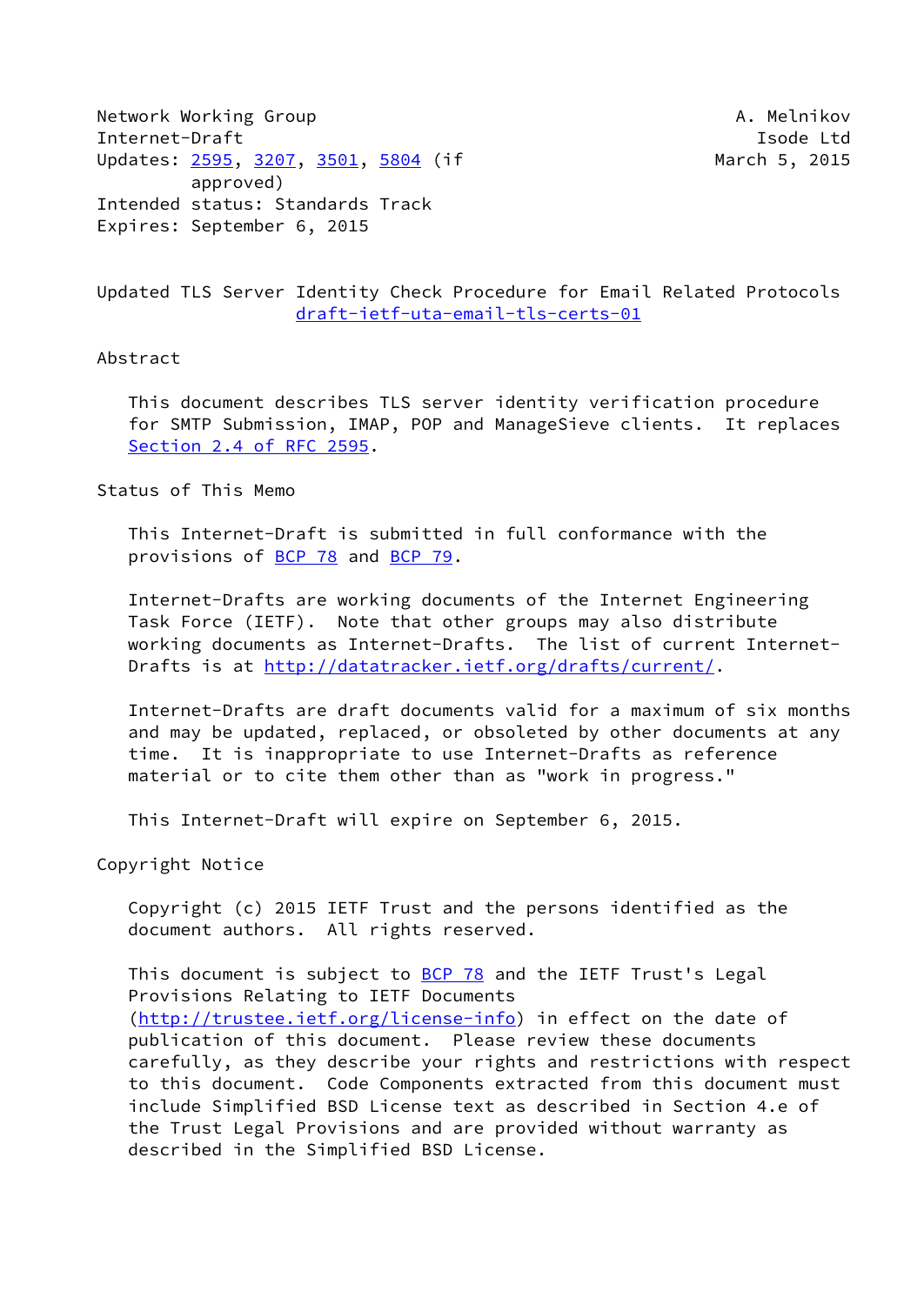# <span id="page-1-1"></span>Internet-Draft TLS Server Identity Check for Email March 2015

### Table of Contents

|    |                                                             | $\overline{2}$ |
|----|-------------------------------------------------------------|----------------|
| 2. | Conventions Used in This Document                           | $\overline{2}$ |
| 3. | Email Server Certificate Verification Rules                 | $\overline{3}$ |
| 4. | Compliance Checklist for Certificate Authorities            | $\overline{4}$ |
| 5. | Compliance Checklist for Mail Service Providers and         |                |
|    | Certificate Signing Request generation tools $\dots \dots$  | $\overline{4}$ |
| 6. |                                                             | $\overline{4}$ |
| 7. |                                                             | $\overline{5}$ |
| 8. |                                                             | $\overline{5}$ |
| 9. |                                                             | $\overline{5}$ |
|    | 9.1. Normative References                                   | 6              |
|    | 9.2. Informative References                                 | 6              |
|    |                                                             | $\overline{1}$ |
|    | Appendix B. Changes since draft-ietf-uta-email-tls-certs-00 | $\overline{7}$ |
|    | Author's Address                                            | $\overline{7}$ |
|    |                                                             |                |

### <span id="page-1-0"></span>[1](#page-1-0). Introduction

 Use of TLS by SMTP Submission, IMAP, POP and ManageSieve clients is described in [\[RFC3207](https://datatracker.ietf.org/doc/pdf/rfc3207)], [\[RFC3501](https://datatracker.ietf.org/doc/pdf/rfc3501)], [[RFC2595\]](https://datatracker.ietf.org/doc/pdf/rfc2595) and [\[RFC5804](https://datatracker.ietf.org/doc/pdf/rfc5804)] respectively. Each of the documents describes slightly different rules for server certificate identity verification (or doesn't define any rules at all). In reality, email client and server developers implement many of these protocols at the same time, so it would be good to define modern and consistent rules for verifying email server identities using TLS.

 This document describes the updated TLS server identity verification procedure for SMTP Submission [[RFC4409](https://datatracker.ietf.org/doc/pdf/rfc4409)] [\[RFC3207](https://datatracker.ietf.org/doc/pdf/rfc3207)], IMAP [\[RFC3501](https://datatracker.ietf.org/doc/pdf/rfc3501)], POP [\[RFC1939](https://datatracker.ietf.org/doc/pdf/rfc1939)] and ManageSieve [[RFC5804](https://datatracker.ietf.org/doc/pdf/rfc5804)] clients. It replaces Section [2.4 of RFC 2595](https://datatracker.ietf.org/doc/pdf/rfc2595#section-2.4).

 Note that this document doesn't apply to use of TLS in MTA-to-MTA SMTP.

 The main goal of the document is to provide consistent TLS server identity verification procedure across multiple email related protocols. This should make it easier for Certificate Authorities and ISPs to deploy TLS for email use, and would enable email client developers to write more secure code.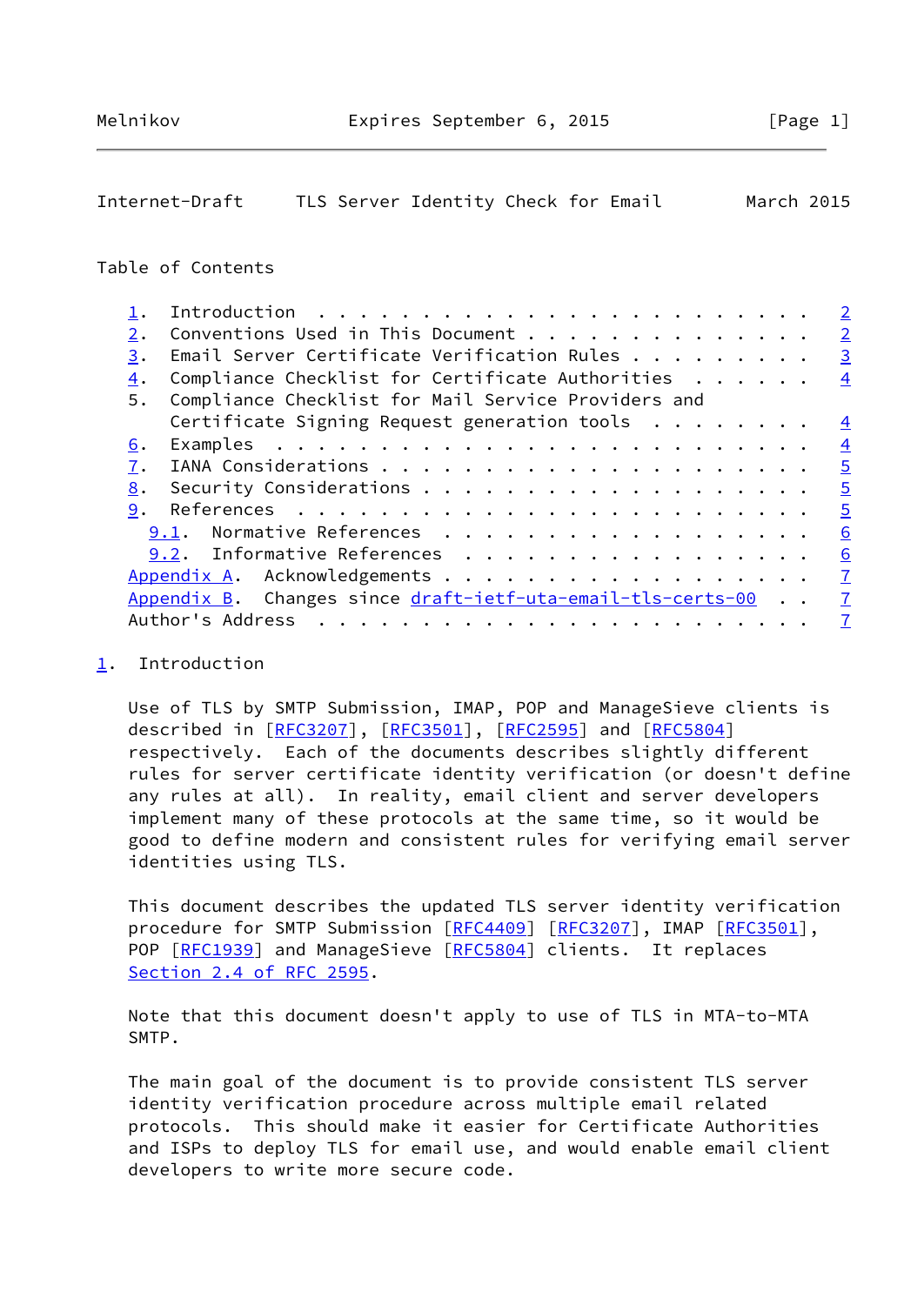#### <span id="page-2-0"></span>[2](#page-2-0). Conventions Used in This Document

 The key words "MUST", "MUST NOT", "REQUIRED", "SHALL", "SHALL NOT", "SHOULD", "SHOULD NOT", "RECOMMENDED", "MAY", and "OPTIONAL" in this document are to be interpreted as described in [\[RFC2119](https://datatracker.ietf.org/doc/pdf/rfc2119)].

| Melnikov | Expires September 6, 2015 |  | [Page 2] |
|----------|---------------------------|--|----------|
|          |                           |  |          |

<span id="page-2-2"></span>Internet-Draft TLS Server Identity Check for Email March 2015

<span id="page-2-1"></span>[3](#page-2-1). Email Server Certificate Verification Rules

 During a TLS negotiation, an email client (i.e., an SMTP, IMAP, POP3 or ManageSieve client) MUST check its understanding of the server hostname against the server's identity as presented in the server Certificate message, in order to prevent man-in-the-middle attacks. Matching is performed according to the rules specified in [Section](https://datatracker.ietf.org/doc/pdf/rfc6125#section-6) 6  [of \[RFC6125\]](https://datatracker.ietf.org/doc/pdf/rfc6125#section-6), including "certificate pinning" and the procedure on failure to match. The following inputs are used by the verification procedure used in [[RFC6125](https://datatracker.ietf.org/doc/pdf/rfc6125)]:

 1. The client MUST use the server hostname it used to open the connection as the value to compare against the server name as expressed in the server certificate (the reference identity). The client MUST NOT use any form of the server hostname derived from an insecure remote source (e.g., insecure DNS lookup). CNAME canonicalization is not done.

The rules and guidelines defined in [\[RFC6125](https://datatracker.ietf.org/doc/pdf/rfc6125)] apply to an email server certificates, with the following supplemental rules:

- 1. Support for the DNS-ID identifier type (subjectAltName of dNSName type [\[RFC5280](https://datatracker.ietf.org/doc/pdf/rfc5280)]) is REQUIRED in Email client software implementations.
- 2. Support for the SRV-ID identifier type (subjectAltName of SRVName type [\[RFC4985](https://datatracker.ietf.org/doc/pdf/rfc4985)]) is REQUIRED for email client software implementations. List of SRV-ID types for email services is specified in [\[RFC6186](https://datatracker.ietf.org/doc/pdf/rfc6186)]. For ManageSieve the value "sieve" is used.
- 3. URI-ID identifier type (subjectAltName of uniformResourceIdentifier type [[RFC5280\]](https://datatracker.ietf.org/doc/pdf/rfc5280)) MUST NOT be used by clients for server verification, as
- 4. For backward compatibility with deployed software CN-ID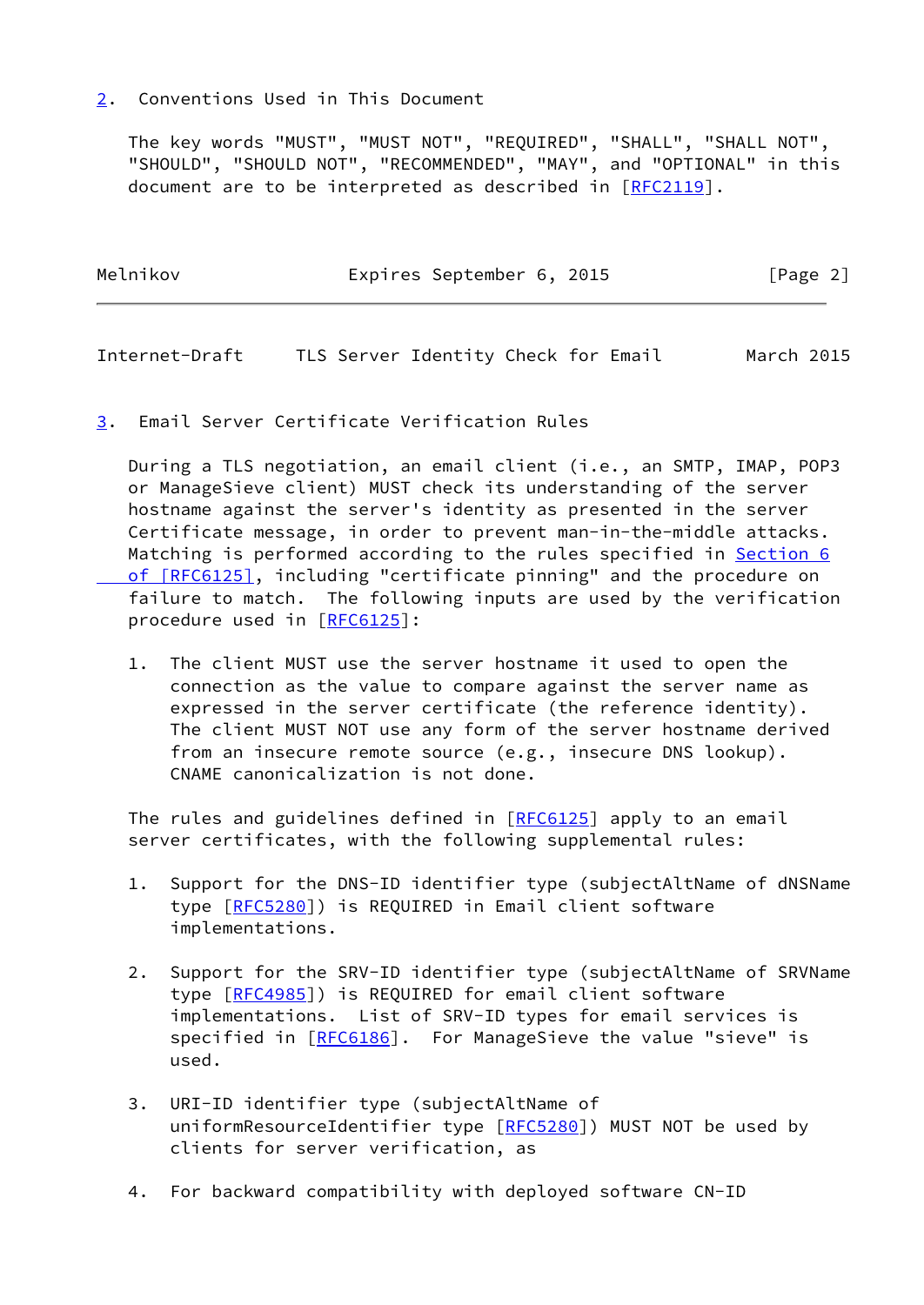identifier type (CN attribute from the subject name, see [\[RFC6125](https://datatracker.ietf.org/doc/pdf/rfc6125)]) MAY be used for server identity verification.

 5. Email protocols allow use of certain wilcards in identifiers presented by email servers. The "\*" wildcard character MAY be used as the left-most name component of DNS-ID or CN-ID in the certificate. For example, a DNS-ID of \*.example.com would match a.example.com, foo.example.com, etc. but would not match example.com. Note that the wildcard character MUST NOT be used as a fragment of the left-most name component (e.g., \*oo.example.com, f\*o.example.com, or foo\*.example.com).

| Melnikov | Expires September 6, 2015 |  |  | [Page 3] |
|----------|---------------------------|--|--|----------|
|----------|---------------------------|--|--|----------|

<span id="page-3-1"></span>Internet-Draft TLS Server Identity Check for Email March 2015

- <span id="page-3-0"></span>[4](#page-3-0). Compliance Checklist for Certificate Authorities
	- 1. CA MUST support issuance of server certificates with DNS-ID identifier type (subjectAltName of dNSName type [\[RFC5280](https://datatracker.ietf.org/doc/pdf/rfc5280)]).
	- 2. CA MUST support issuance of server certificates with SRV-ID identifier type (subjectAltName of SRVName type [\[RFC4985](https://datatracker.ietf.org/doc/pdf/rfc4985)]) for each type of email service.
	- 3. For backward compatibility with deployed client base, CA MUST support issuance of server certificates with CN-ID identifier type (CN attribute from the subject name, see [[RFC6125](https://datatracker.ietf.org/doc/pdf/rfc6125)]).
	- 4. CA MAY allow "\*" (wildcard) as the left-most name component of DNS-ID or CN-ID in server certificates it issues.
- <span id="page-3-2"></span>[5](#page-3-2). Compliance Checklist for Mail Service Providers and Certificate Signing Request generation tools
	- 1. SHOULD include the DNS-ID identifier type (subjectAltName of dNSName type [\[RFC5280](https://datatracker.ietf.org/doc/pdf/rfc5280)]) in Certificate Signing Requests for both the right hand side of served email addresses, as well as for the host name where the email server(s) are running.
	- 2. If the email services provided are discoverable using DNS SRV as specified in [\[RFC6186](https://datatracker.ietf.org/doc/pdf/rfc6186)], MSP MUST include the SRV-ID identifier type (subjectAltName of SRVName type [\[RFC4985](https://datatracker.ietf.org/doc/pdf/rfc4985)]) for each type of email service in Certificate Signing Requests.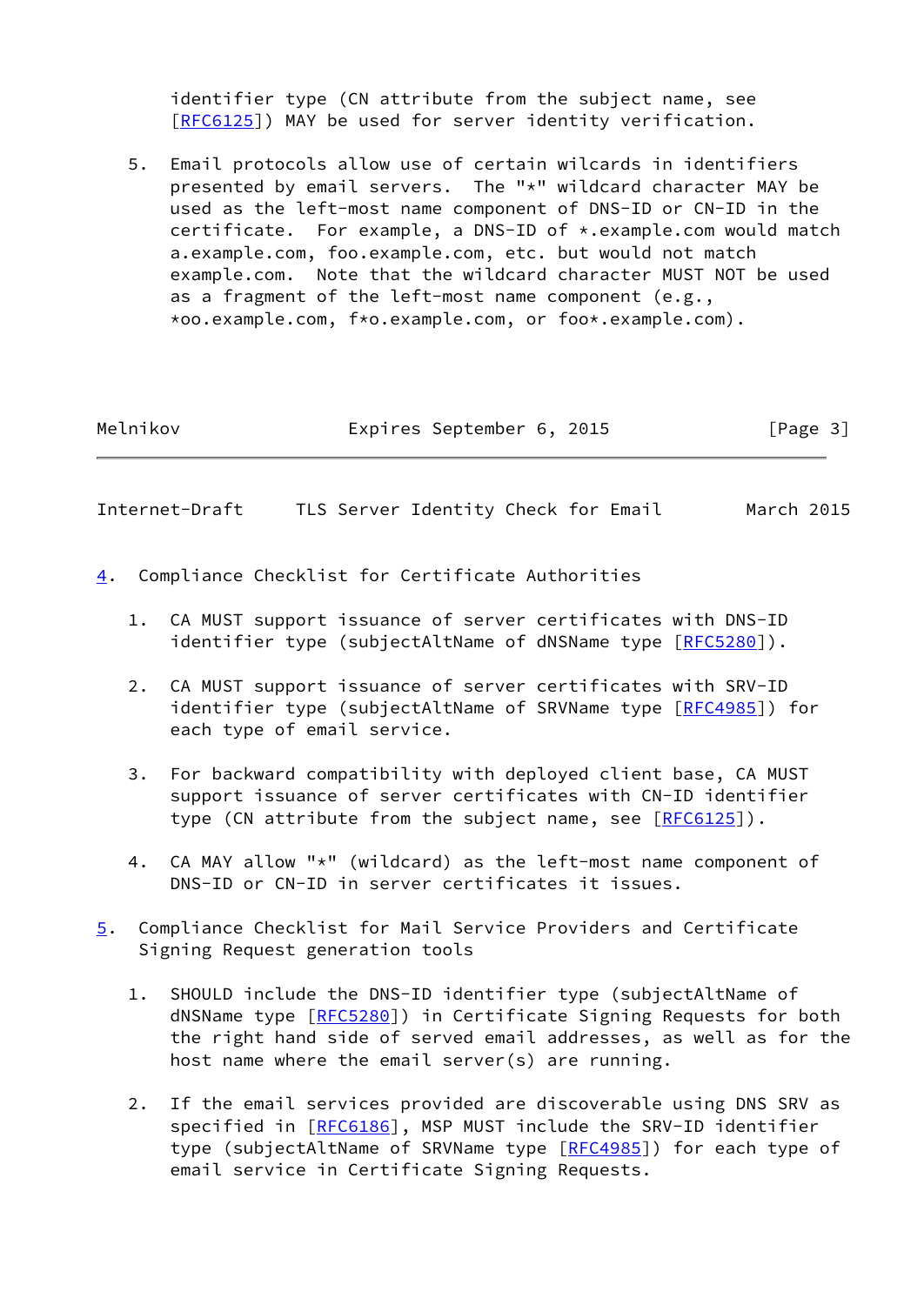- 3. SHOULD include CN-ID identifier type (CN attribute from the subject name, see  $[REG125]$ ) for the host name where the email server(s) is running in Certificate Signing Requests for backward compatibility with deployed email clients. (Note, a certificate can only include a single CN-ID, so if a mail service is running on multiple hosts, either each host has to use different certificate with its own CN-ID, a single certificate with multiple DNS-IDs, or a single certificate with wildcard in CN-ID can be used).
- 4. MAY include "\*" (wildcard) as the left-most name component of DNS-ID or CN-ID in Certificate Signing Requests.
- <span id="page-4-0"></span>[6](#page-4-0). Examples

 Consider an IMAP-accessible email server which supports both IMAP and IMAPS (IMAP-over-TLS) at the host "mail.example.net" servicing email addresses of the form "user@example.net" and discoverable via DNS SRV lookups in domain "example.net" (DNS SRV records

| Melnikov | Expires September 6, 2015 |  | [Page 4] |
|----------|---------------------------|--|----------|
|          |                           |  |          |

<span id="page-4-1"></span>Internet-Draft TLS Server Identity Check for Email March 2015

 "\_imap.\_tcp.example.net" and "\_imaps.\_tcp.example.net"). A certificate for this service needs to include SRV-IDs of "\_imap.example.net" and "\_imaps.example.net" (see [[RFC6186](https://datatracker.ietf.org/doc/pdf/rfc6186)]. Note that unlike DNS SRV there is no " tcp" component in SRV-IDs) along with DNS-IDs of "example.net" and "mail.example.net". It might also include CN-IDs of "mail.example.net" for backward compatibility with deployed infrastructure.

 Consider an SMTP Submission server at the host "submit.example.net" servicing email addresses of the form "user@example.net" and discoverable via DNS SRV lookups in domain "example.net" (DNS SRV records "\_submission.\_tcp.example.net"). A certificate for this service needs to include SRV-IDs of "\_submission.example.net" (see [\[RFC6186](https://datatracker.ietf.org/doc/pdf/rfc6186)]) along with DNS-IDs of "example.net" and "submit.example.net". It might also include CN-IDs of "submit.example.net" for backward compatibility with deployed infrastructure.

 Consider a host "mail.example.net" servicing email addresses of the form "user@example.net" and discoverable via DNS SRV lookups in domain "example.net", which runs SMTP Submission, IMAPS and POP3S (POP3-over-TLS) and ManageSieve services. Each of the servers can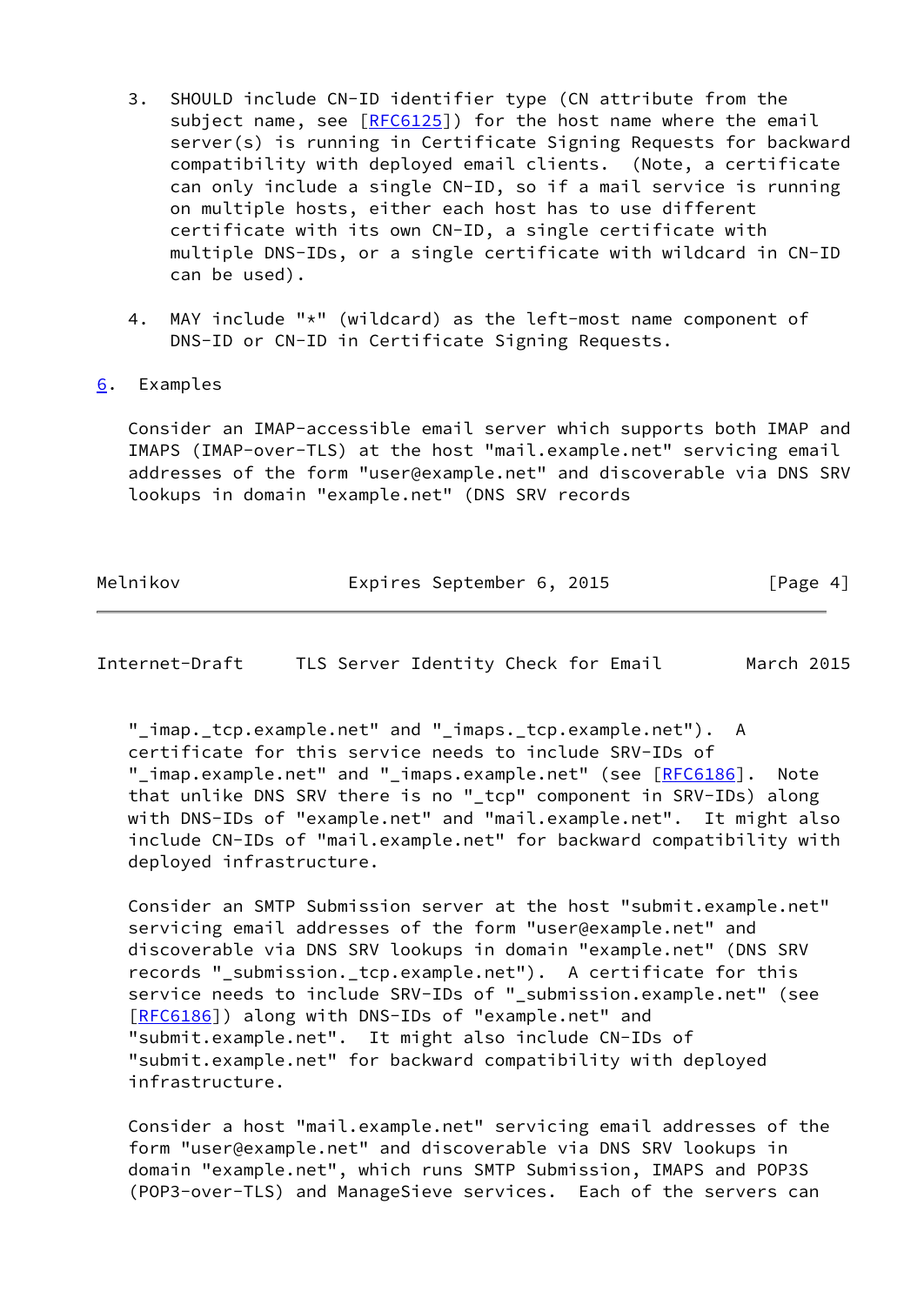use their own certificate specific to their service (see examples above). Alternatively they can all share a single certificate that would include SRV-IDs of " submission.example.net", "\_imaps.example.net", "\_pop3s.example.net" and "\_sieve.example.net" along with DNS-IDs of "example.net" and "mail.example.net". It might also include CN-IDs of "mail.example.net" for backward compatibility with deployed infrastructure.

<span id="page-5-0"></span>[7](#page-5-0). IANA Considerations

This document doesn't require any action from IANA.

<span id="page-5-1"></span>[8](#page-5-1). Security Considerations

 The goal of this document is to improve interoperability and thus security of email clients wishing to access email servers over TLS protected email protocols, by specifying a consistent set of rules that email service providers, email client writers and certificate authorities can use when creating server certificates.

<span id="page-5-2"></span>[9](#page-5-2). References

| Melnikov | Expires September 6, 2015 |  | [Page 5] |
|----------|---------------------------|--|----------|

<span id="page-5-4"></span>Internet-Draft TLS Server Identity Check for Email March 2015

<span id="page-5-3"></span>[9.1](#page-5-3). Normative References

- [RFC2119] Bradner, S., "Key words for use in RFCs to Indicate Requirement Levels", [BCP 14](https://datatracker.ietf.org/doc/pdf/bcp14), [RFC 2119](https://datatracker.ietf.org/doc/pdf/rfc2119), March 1997.
- [RFC5321] Klensin, J., "Simple Mail Transfer Protocol", [RFC 5321](https://datatracker.ietf.org/doc/pdf/rfc5321), October 2008.
- [RFC4409] Gellens, R. and J. Klensin, "Message Submission for Mail", [RFC 4409,](https://datatracker.ietf.org/doc/pdf/rfc4409) April 2006.
- [RFC3207] Hoffman, P., "SMTP Service Extension for Secure SMTP over Transport Layer Security", [RFC 3207](https://datatracker.ietf.org/doc/pdf/rfc3207), February 2002.
- [RFC3501] Crispin, M., "INTERNET MESSAGE ACCESS PROTOCOL VERSION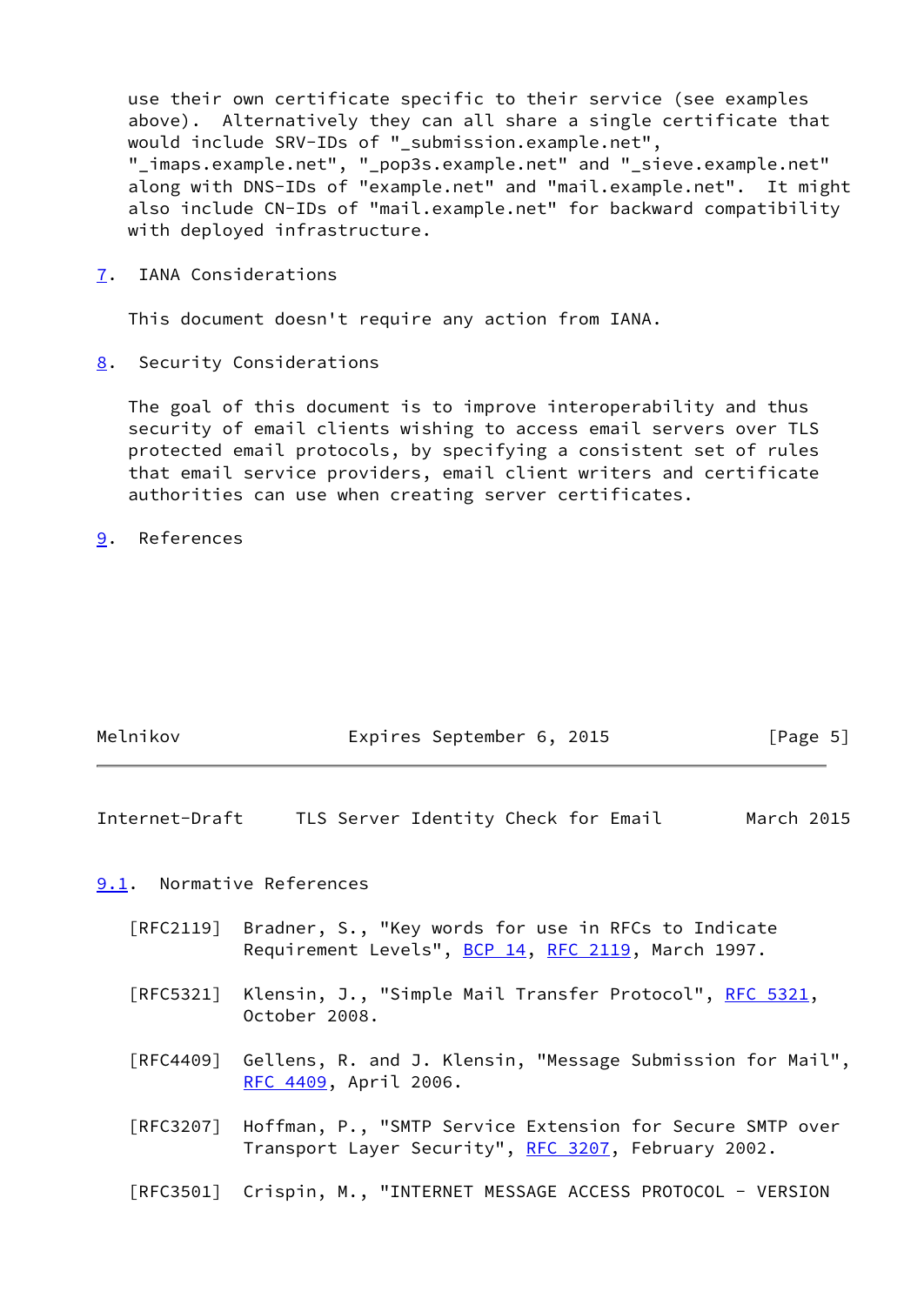4rev1", [RFC 3501,](https://datatracker.ietf.org/doc/pdf/rfc3501) March 2003.

- [RFC1939] Myers, J. and M. Rose, "Post Office Protocol Version 3", STD 53, [RFC 1939,](https://datatracker.ietf.org/doc/pdf/rfc1939) May 1996.
- [RFC5804] Melnikov, A. and T. Martin, "A Protocol for Remotely Managing Sieve Scripts", [RFC 5804,](https://datatracker.ietf.org/doc/pdf/rfc5804) July 2010.
- [RFC6125] Saint-Andre, P. and J. Hodges, "Representation and Verification of Domain-Based Application Service Identity within Internet Public Key Infrastructure Using X.509 (PKIX) Certificates in the Context of Transport Layer Security (TLS)", [RFC 6125,](https://datatracker.ietf.org/doc/pdf/rfc6125) March 2011.
- [RFC5280] Cooper, D., Santesson, S., Farrell, S., Boeyen, S., Housley, R., and W. Polk, "Internet X.509 Public Key Infrastructure Certificate and Certificate Revocation List (CRL) Profile", [RFC 5280,](https://datatracker.ietf.org/doc/pdf/rfc5280) May 2008.
- [RFC4985] Santesson, S., "Internet X.509 Public Key Infrastructure Subject Alternative Name for Expression of Service Name", [RFC 4985,](https://datatracker.ietf.org/doc/pdf/rfc4985) August 2007.
- <span id="page-6-0"></span>[9.2](#page-6-0). Informative References
	- [RFC2595] Newman, C., "Using TLS with IMAP, POP3 and ACAP", [RFC](https://datatracker.ietf.org/doc/pdf/rfc2595) [2595,](https://datatracker.ietf.org/doc/pdf/rfc2595) June 1999.
	- [RFC6186] Daboo, C., "Use of SRV Records for Locating Email Submission/Access Services", [RFC 6186](https://datatracker.ietf.org/doc/pdf/rfc6186), March 2011.

| Melnikov | Expires September 6, 2015 |  |  | [Page 6] |
|----------|---------------------------|--|--|----------|
|----------|---------------------------|--|--|----------|

<span id="page-6-2"></span>Internet-Draft TLS Server Identity Check for Email March 2015

#### <span id="page-6-1"></span>[Appendix A.](#page-6-1) Acknowledgements

Thank you to Chris Newman for comments on this document.

The editor of this document copied lots of text from [RFC 2595](https://datatracker.ietf.org/doc/pdf/rfc2595) and [RFC](https://datatracker.ietf.org/doc/pdf/rfc6125) [6125](https://datatracker.ietf.org/doc/pdf/rfc6125), so the hard work of editors of these document is appreciated.

<span id="page-6-3"></span>[Appendix B.](#page-6-3) Changes since [draft-ietf-uta-email-tls-certs-00](https://datatracker.ietf.org/doc/pdf/draft-ietf-uta-email-tls-certs-00)